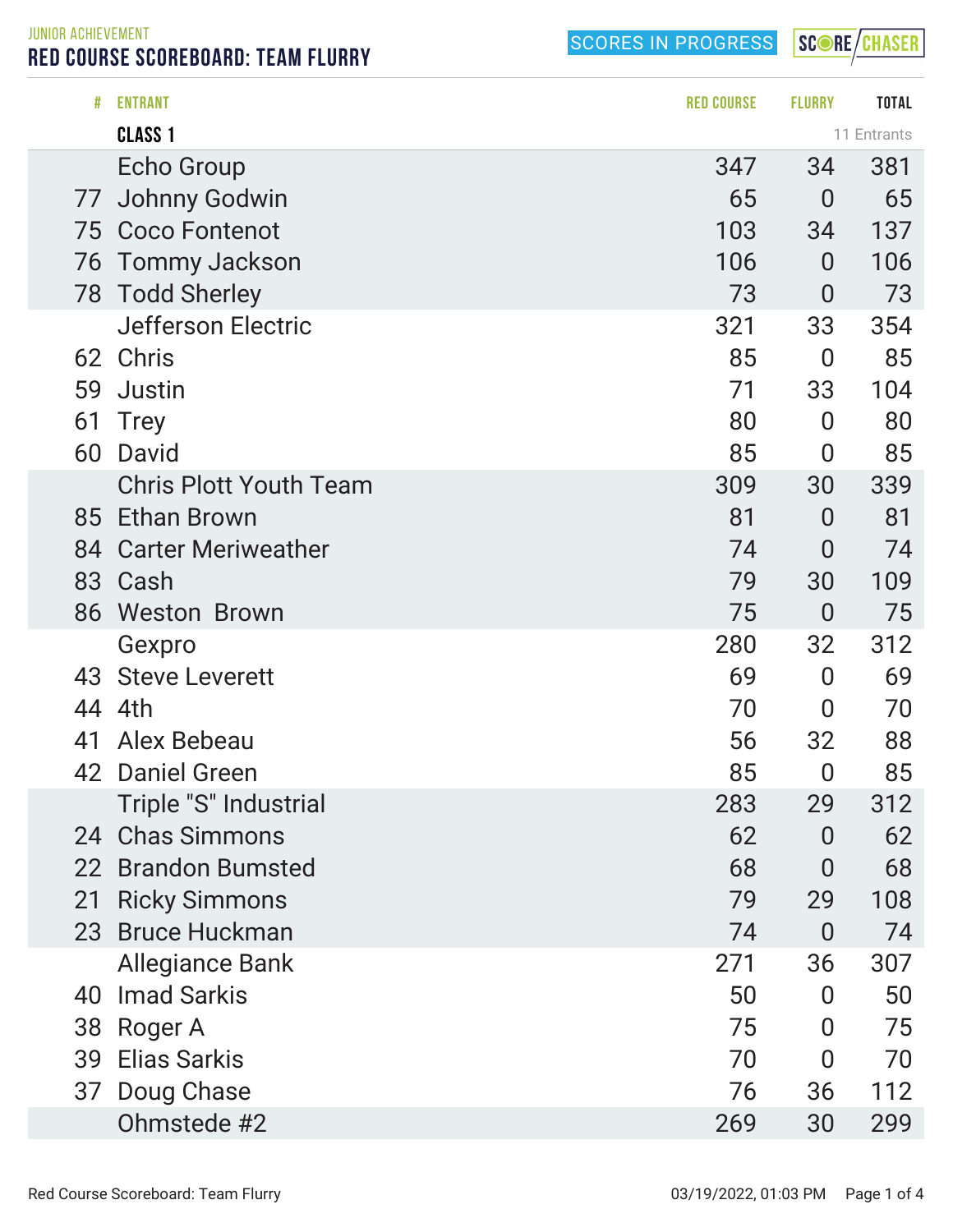SCORES IN PROGRESS

SCORE/CHASER

JUNIOR ACHIEVEMENT RED COURSE SCOREBOARD: TEAM FLURRY

| #  | <b>ENTRANT</b>             | <b>RED COURSE</b> | <b>FLURRY</b>    | <b>TOTAL</b> |
|----|----------------------------|-------------------|------------------|--------------|
|    | <b>CLASS 1 (CONTINUED)</b> |                   |                  | 11 Entrants  |
| 69 | <b>Kevin Abernafhy</b>     | 56                | $\bf{0}$         | 56           |
| 68 | <b>Dustin Loden</b>        | 91                | $\overline{0}$   | 91           |
| 67 | <b>Justin Cur</b>          | 58                | 0                | 58           |
|    | 65 Shannon Locke           | 64                | 30               | 94           |
|    | Custofab                   | 267               | 32               | 299          |
| 49 | <b>Ruston Kennedy</b>      | 63                | 32               | 95           |
| 51 | <b>Chris Brown</b>         | 83                | $\boldsymbol{0}$ | 83           |
| 50 | John L                     | 35                | $\bf{0}$         | 35           |
|    | 52 Shawn Messina           | 86                | $\overline{0}$   | 86           |
|    | Turn 2                     | 258               | 27               | 285          |
| 17 | <b>Tommy Bullard</b>       | 77                | 27               | 104          |
| 20 | <b>Rachel Franklin</b>     | 43                | $\bf{0}$         | 43           |
| 19 | <b>Stephanie Bottos</b>    | 49                | $\bf{0}$         | 49           |
| 18 | Joe Banner                 | 89                | $\overline{0}$   | 89           |
|    | <b>TNT Crane</b>           | 251               | 29               | 280          |
| 46 | <b>Troy Pierce</b>         | 61                | 0                | 61           |
| 47 | David Long                 | 54                | 0                | 54           |
|    | 48 JD                      | 65                | $\overline{0}$   | 65           |
| 45 | <b>Greg Smith</b>          | 71                | 29               | 100          |
|    | Newtron #2                 | 232               | 27               | 259          |
|    | 55 Perry Viator            | 96                | $\overline{0}$   | 96           |
|    | 53 Tom Lava                | 41                | 27               | 68           |
|    | 54 Alex Newman             | 42                | $\overline{0}$   | 42           |
|    | 56 Taylor James            | 53                | $\overline{0}$   | 53           |
|    | <b>CLASS 2</b>             |                   |                  | 12 Entrants  |
|    | ExxonMobil                 | 231               | 26               | 257          |
|    | 25 Jame Barnes             | 48                | 26               | 74           |
|    | 26 Jeff Ballow             | 45                | 0                | 45           |
|    | 27 Marshal Goode           | 58                | $\overline{0}$   | 58           |
|    | 28 Hank Whitehead          | 80                | 0                | 80           |
|    | Ohmstede #1                | 228               | 23               | 251          |
|    |                            |                   |                  |              |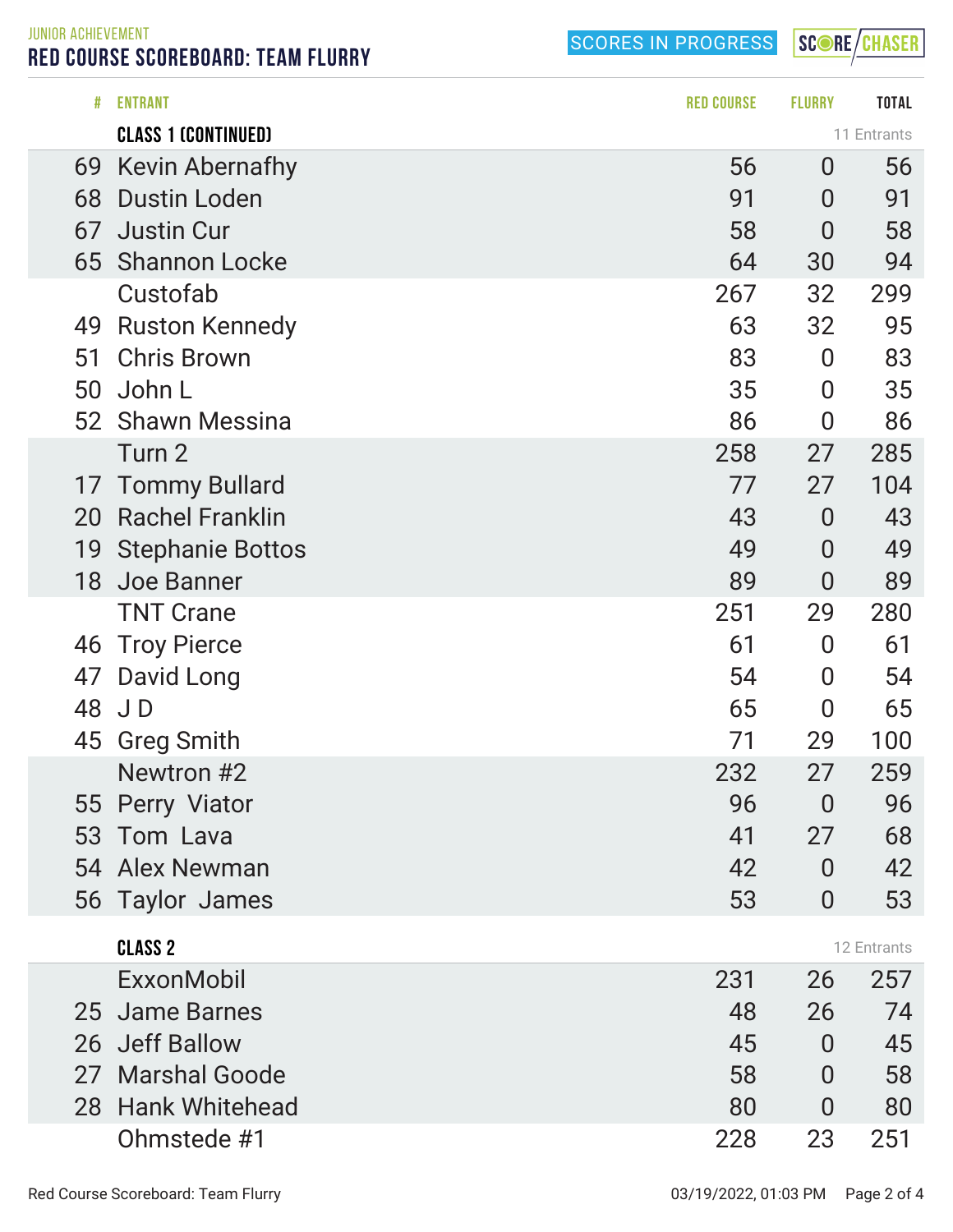JUNIOR ACHIEVEMENT RED COURSE SCOREBOARD: TEAM FLURRY

SCORES IN PROGRESS

SCORE/CHASER

| #  | <b>ENTRANT</b>               | <b>RED COURSE</b> | <b>FLURRY</b>    | <b>TOTAL</b> |
|----|------------------------------|-------------------|------------------|--------------|
|    | <b>CLASS 2 (CONTINUED)</b>   |                   |                  | 12 Entrants  |
| 82 | <b>Drew Davidson</b>         | 58                | $\overline{0}$   | 58           |
| 81 | Jerry G                      | 72                | 0                | 72           |
| 80 | A.J Cerrato                  | 56                | $\bf{0}$         | 56           |
| 79 | <b>Bryan Davidson</b>        | 42                | 23               | 65           |
|    | <b>Hargrove Engineering</b>  | 225               | 26               | 251          |
|    | 66 John Cook                 | 53                | $\overline{0}$   | 53           |
|    | 65 Turner Evans              | 55                | $\bf{0}$         | 55           |
|    | 64 Leslie Rush               | 76                | $\overline{0}$   | 76           |
|    | 63 Caleb Desormeaux          | 41                | 26               | 67           |
|    | Newtron #1                   | 225               | 23               | 248          |
|    | 72 Scott Bingagia            | 84                | $\overline{0}$   | 84           |
| 71 | <b>Shannon Buckley</b>       | 58                | 23               | 81           |
|    | 73 Gavin Clodfelter          | 37                | $\overline{0}$   | 37           |
|    | 74 Joey Kirkland             | 46                | $\boldsymbol{0}$ | 46           |
|    | <b>Mason Construction #2</b> | 222               | 25               | 247          |
|    | 14 Stephen                   | 61                | $\overline{0}$   | 61           |
| 15 | <b>Shane</b>                 | 48                | $\overline{0}$   | 48           |
|    | 13 Kelly                     | 47                | 25               | 72           |
| 16 | <b>Phillip</b>               | 66                | $\mathbf 0$      | 66           |
|    | Valero #2                    | 201               | 32               | 233          |
| 69 | <b>Brandon Brewskr</b>       | 44                | $\overline{0}$   | 44           |
| 70 | <b>Charles Gravenmier</b>    | 82                | $\overline{0}$   | 82           |
|    | 67 Steven Mangini            | 75                | 32               | 107          |
|    | <b>B&amp;E Resources</b>     | 196               | 27               | 223          |
|    | 57 AJ Rand                   | 68                | $\overline{0}$   | 68           |
|    | 56 Heather Childress         | 19                | $\overline{0}$   | 19           |
| 58 | <b>Cody Powell</b>           | 34                | $\overline{0}$   | 34           |
|    | 54 Kyle Childress            | 75                | 27               | 102          |
|    | <b>Coastal Welding</b>       | 195               | 27               | 222          |
|    | 34 Paul Thibodeaux           | 38                | $\overline{0}$   | 38           |
|    | 36 Luther Day                | 53                | $\bf{0}$         | 53           |